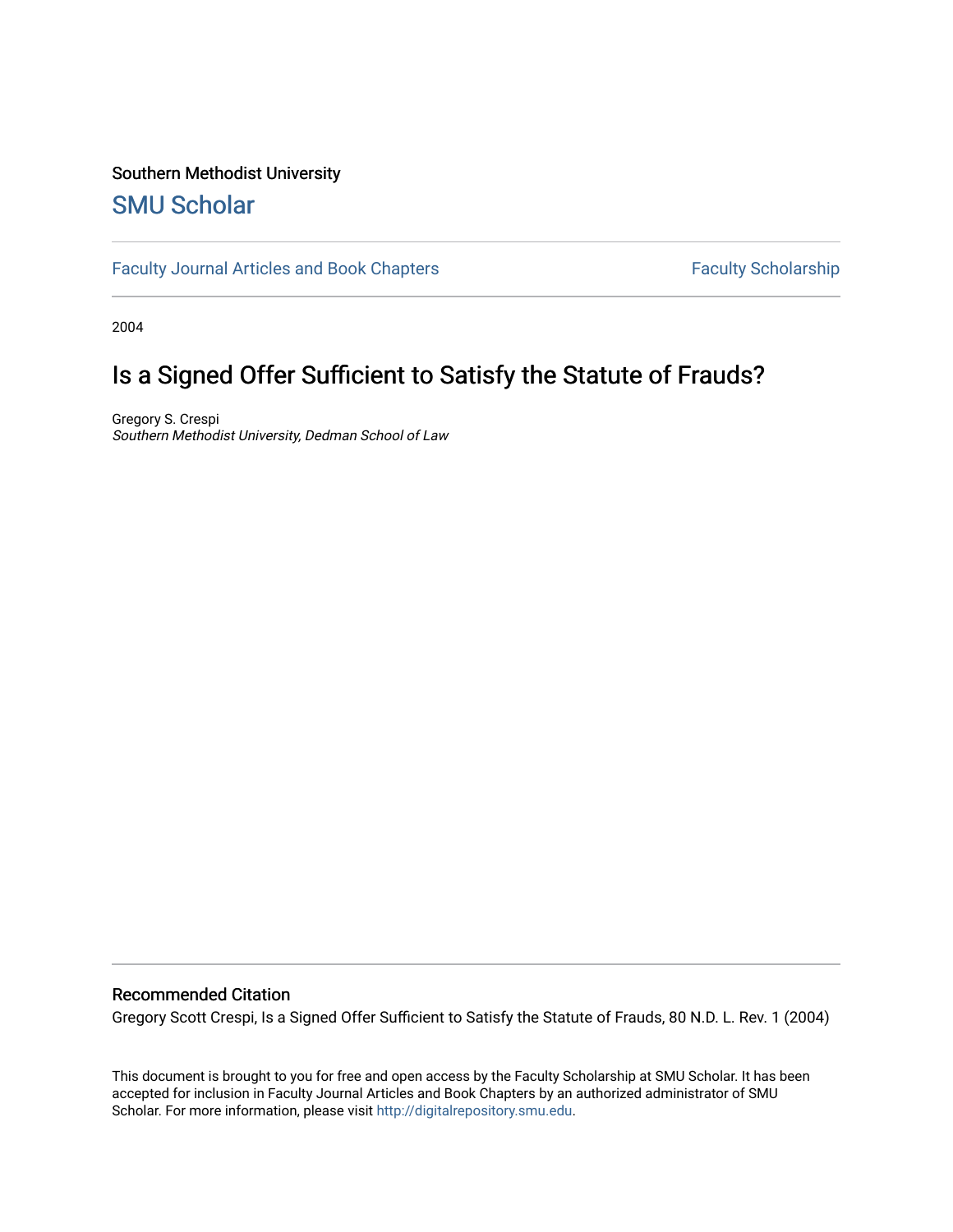## IS A SIGNED OFFER SUFFICIENT TO SATISFY THE STATUTE OF FRAUDS?

#### GREGORY **SCOTT** CRESPI"

### I. INTRODUCTION

If one seeks to enforce a contract governed **by** an applicable statute of frauds, it is universally deemed necessary under all such statutes to establish the existence of a "sufficient writing" signed by the party against whom enforcement is sought. Suppose that the only document that was signed by the other party is the offer that was accepted (or forseeably relied upon) to form the contract. Is a signed offer a "sufficient writing" to satisfy the statute of frauds requirement?

One would expect that the standard contract law treatises would provide a simple and consistent yes-or-no answer to this seemingly straightforward question. Unfortunately, this is not the case. For example, the well-known Murray on Contracts treatise' flatly states that a signed offer will not suffice to satisfy the "typical American statute of frauds,"<sup>2</sup> while the equally well-know Calamari and Perillo Contracts treatise<sup>3</sup> states on the authority of the first and second editions of the Restatement of the Law of Contracts that a signed offer will be sufficient.4 The perhaps most widely consulted Farnsworth Contracts treatise<sup>5</sup> states that "[a]n offer . . . should suffice," but later recognizes there is some authority holding to the contrary when applying Section 2-201 of the Uniform Commercial Code,7 a result that Farnsworth views as in conflict with the intent of the drafters of the UCC.8 Finally, the well-regarded Uniform Commercial Code treatise by White and Summers<sup>9</sup> states that to be sufficient under UCC Section 2-

8. *Id.*

<sup>\*</sup> Professor of Law, Dedman School of Law, Southern Methodist University. J.D. 1985, Yale Law School; Ph.D. 1978 University of Iowa.

<sup>1.</sup> JOHN EDWARD MURRAY JR., MURRAY ON CONTRACTS (4th ed. 2001).

<sup>2.</sup> *Id.* at 378 (stating, "[i]t is important to emphasize the requirement that the writing evidence a *contract* rather than a mere offer of preliminary negotiation.") (emphasis in original).

<sup>3.</sup> JOHN D. CALAMARI & JOSEPH M. PERILLO, THE LAW OF CONTRACTS (4th ed. 1998).

*<sup>4.</sup> Id.* at 754 n.2 (citing RESTATEMENT OF CONTRACTS § 207(a) (1932); RESTATEMENT (SECOND) OF CONTRACTS § **131** (b) (1979)).

<sup>5.</sup> E. ALLAN FARNSWORTH, CONTRACTS (3rd ed. 1999).

*<sup>6.</sup> Id.* at 395-96.

<sup>7.</sup> *Id.* at 396.

<sup>9.</sup> **JAMES J.** WHITE & ROBERT **S.** SUMMERS, UNIFORM COMMERCIAL CODE (3rd ed. 1988).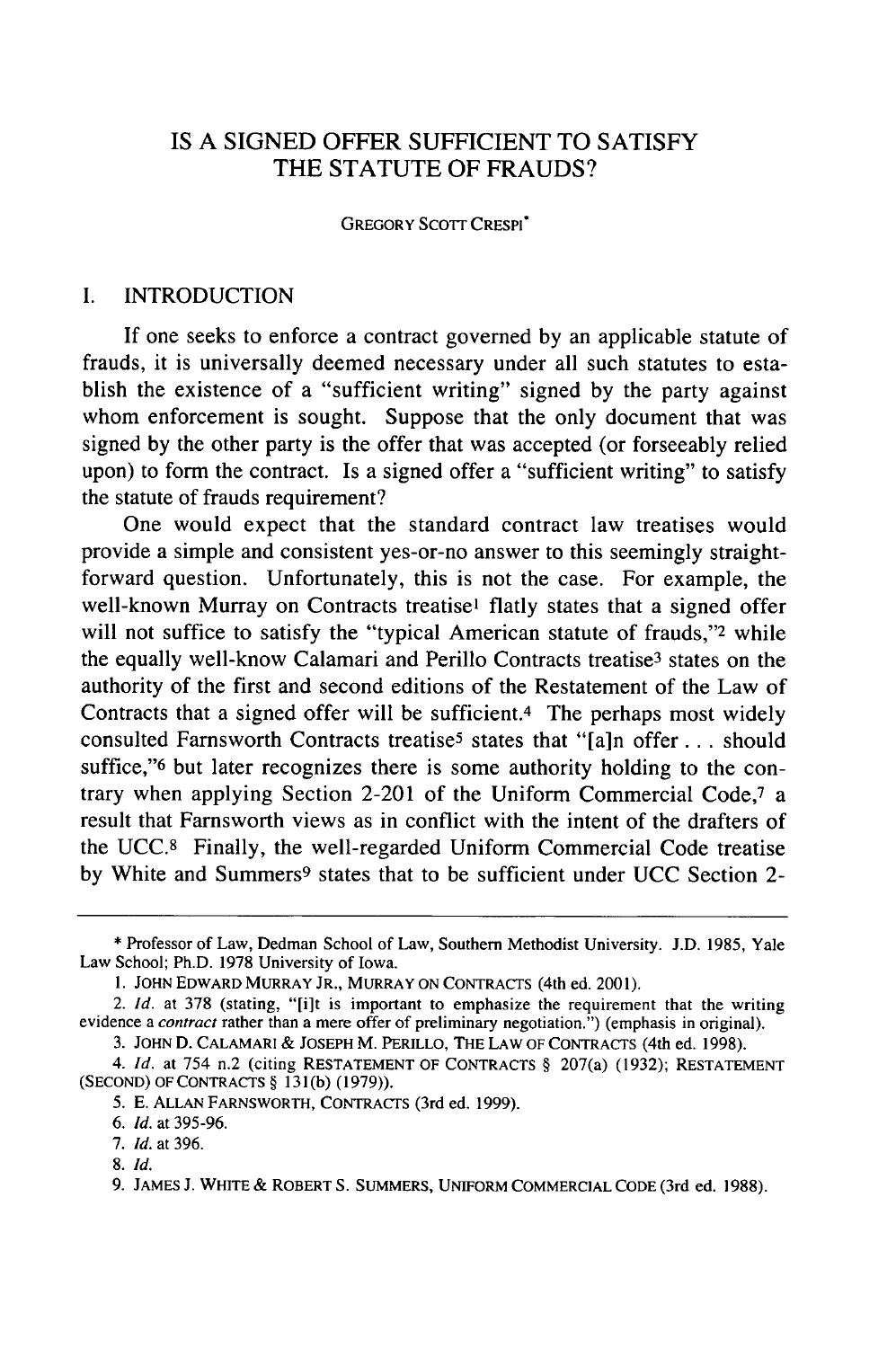201, the writing "must indicate the consummation of a contract, not mere negotiations, nor a mere offer, nor a counter-offer."10

The treatise writers appear to be in some disagreement. In this short article I will attempt to clarify the law on this point and offer one suggestion for change. This article will seek to demonstrate that much of the confusion noted above stems from the writers sometimes failing to distinguish clearly between the general run of "common law" state statutes of frauds and UCC Section 2-201, which states the "sufficient writing" requirement very differently.

As I will show, this great weight of the authority with regard to the "common law" statutes of frauds has long been in favor of regarding a signed offer as a sufficient writing. In contrast, the cases are divided regarding UCC Section 2-201. Most courts that have interpreted that provision have found that a signed offer is *not* sufficient to satisfy that statute. I will argue that this majority interpretation of UCC Section 2-201, as contrary to common law authority, is open to criticism in that it gives primacy to a literal reading of the language of the statutory text despite reasonable arguments that can be offered that this interpretation does not reflect the intent of its drafters. Finally, I will attempt to show that another reasonable interpretation is available for Section 2-201 that is probably literal enough for all but linguistic purists, and that would in my opinion better reflect the intent of the drafters of the UCC.

### II. DISCUSSION

The original English Statute of Frauds adopted in 1677 required that to enforce a contract, "the agreement **...** or some memorandum or note thereof, shall be in writing and signed by the party to be charged."<sup>11</sup> Virtually all American jurisdictions have long since enacted their own versions of this statute.<sup>12</sup> These formulations have identical or very similar specifications of the writing requirement.13 The Restatement of the Law of Contracts at Section 207 attempts to summarize the applicable case law that has elaborated upon these various statutes of frauds as of 1932 when it broadly stated that "any document or writing" that is signed by the party to be charged is sufficient if it identifies the parties, subject matter, and terms and conditions of the contract. 14 Also presented at Illustration 2 to Section

**<sup>10.</sup>** *Id.* at 85 §§ 2-4 (footnotes omitted).

**<sup>11.</sup>** FARNSWORTH, supra note 5, at 364 (citing 1677, 2 Car., c.3, §4 (Eng.)).

<sup>12.</sup> *Id.* at 364-65.

<sup>13.</sup> *Id.*

<sup>14.</sup> **RESTATEMENT** OF **CONTRACTS** § 207 (1932).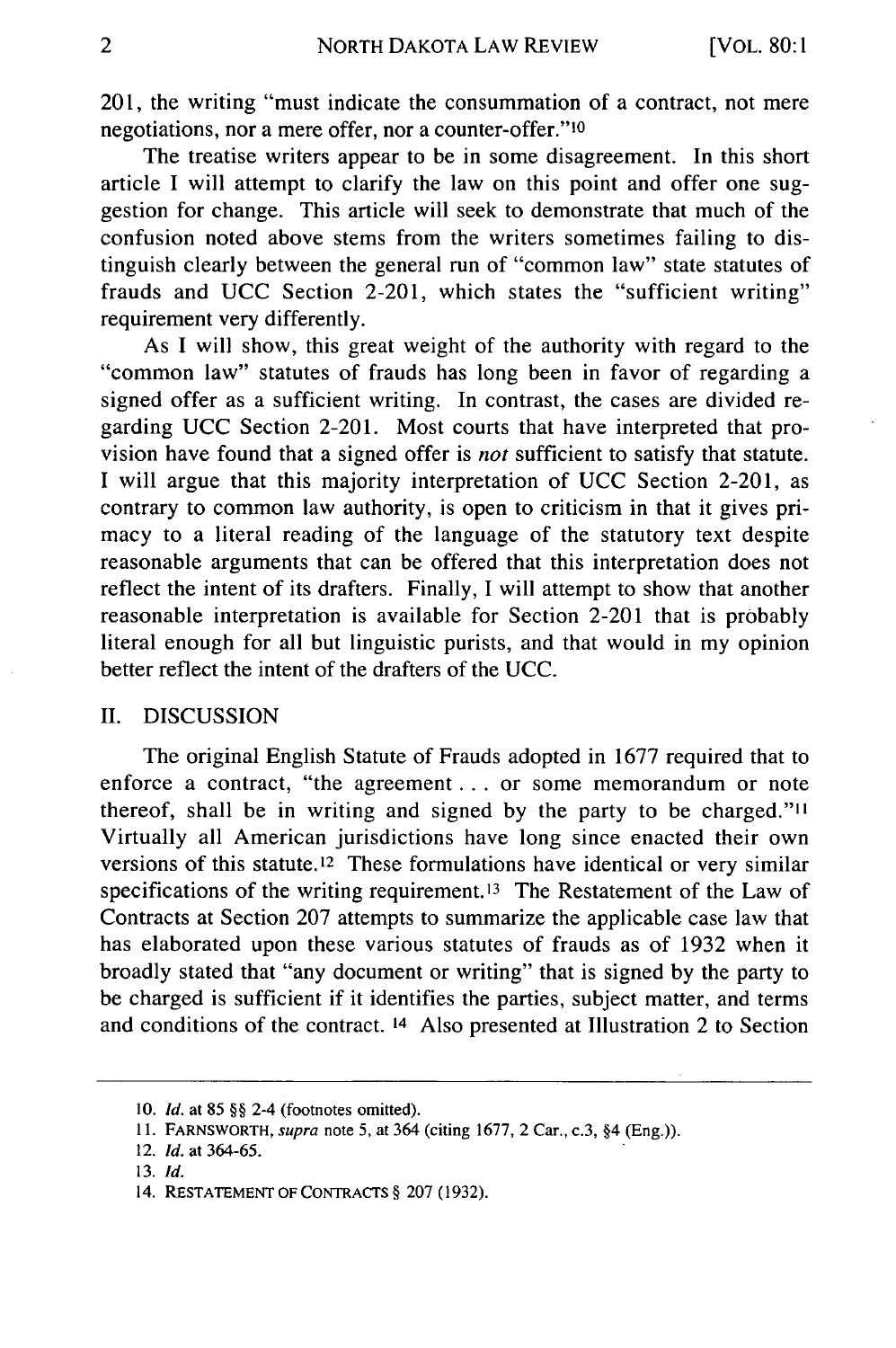207 is a hypothetical indicating a published offer would be sufficient.<sup>15</sup> In addition, Section 209 declares "[i]t is not essential to the validity of a memorandum under the Statute that the writing shall have been made as a memorandum of a contract."16 Presented at Illustration 3 to Section 209 is a hypothetical demonstrating that a signed offer sent to the offeree will be sufficient.<sup>17</sup>

The subsequent Restatement (Second) of Contracts at Section 131 is more succinct with regard to the issue considered.<sup>18</sup> It states that a signed writing that identifies the subject matter and essential terms of the contract is acceptable if it "is sufficient to indicate that a contract with respect thereto has been made between the parties *or offered by the signer to the other party."19* Official Comment f to Section 131 states "[a] signed written offer to the public may be sufficient even though the offeree is not identified."20 Illustration 2 to Section 131 presents another hypothetical used to show that a published offer would be sufficient.21

Two substantial mid-twentieth century American Law Reports annotations demonstrate that the Restatement position is not mere professorial conjecture or an aspirational norm, but is grounded solidly in an extensive body of case law holding offers sufficient to satisfy the various state "common law" statutes of frauds.22 While these annotations each present some authority to the contrary, they together identify numerous cases from many jurisdictions, decided in many different contexts that support the proposition that a signed offer will be sufficient.<sup>23</sup> A few cases decided after these annotations were published and are also consistent with this proposition. 24 Excerpts from the Calamari & Perillo and Farnsworth treatises noted above are based upon this body of case law and the resulting Restatement formulations. <sup>25</sup>

21. *Id. §* 131, illus. 2.

22. A.M. Swarthout, *Memorandum Which Will Satisfy Statute of Frauds, as Predictable in Whole or in Part upon Writings Prior to the Oral Agreement,* 1 A.L.R.2D 841, 852-53 (1948); E. LeFevre, *Oral Acceptance of Written Offer by Party Sought to be Charged as Satisfying Statute of Frauds,* 30 A.L.R.2D 972, 972-86 (1953).

23. *Id.*

24. *See, e.g.,* Kirschling v. Lake Forest Sch. Dist., 687 F. Supp. 927 (D. Del. 1988); Benya v. Stevens and Thompson Paper Co., 468 A.2d 929 (Vt. 1983).

*25. See generally,* FARNSWORTH *supra* note 5; *see also* CALAMARI & PERILLO, *supra* note 3.

<sup>15.</sup> *Id.* § 207, illus. 2.

<sup>16.</sup> *Id.* § 209.

<sup>17.</sup> *Id.* § 209, illus. 3.

<sup>18.</sup> RESTATEMENT (SECOND) OF CONTRACTS § 131 (1979).

<sup>19.</sup> *Id.* (emphasis added).

<sup>20.</sup> *Id. §* 131 cmt. f.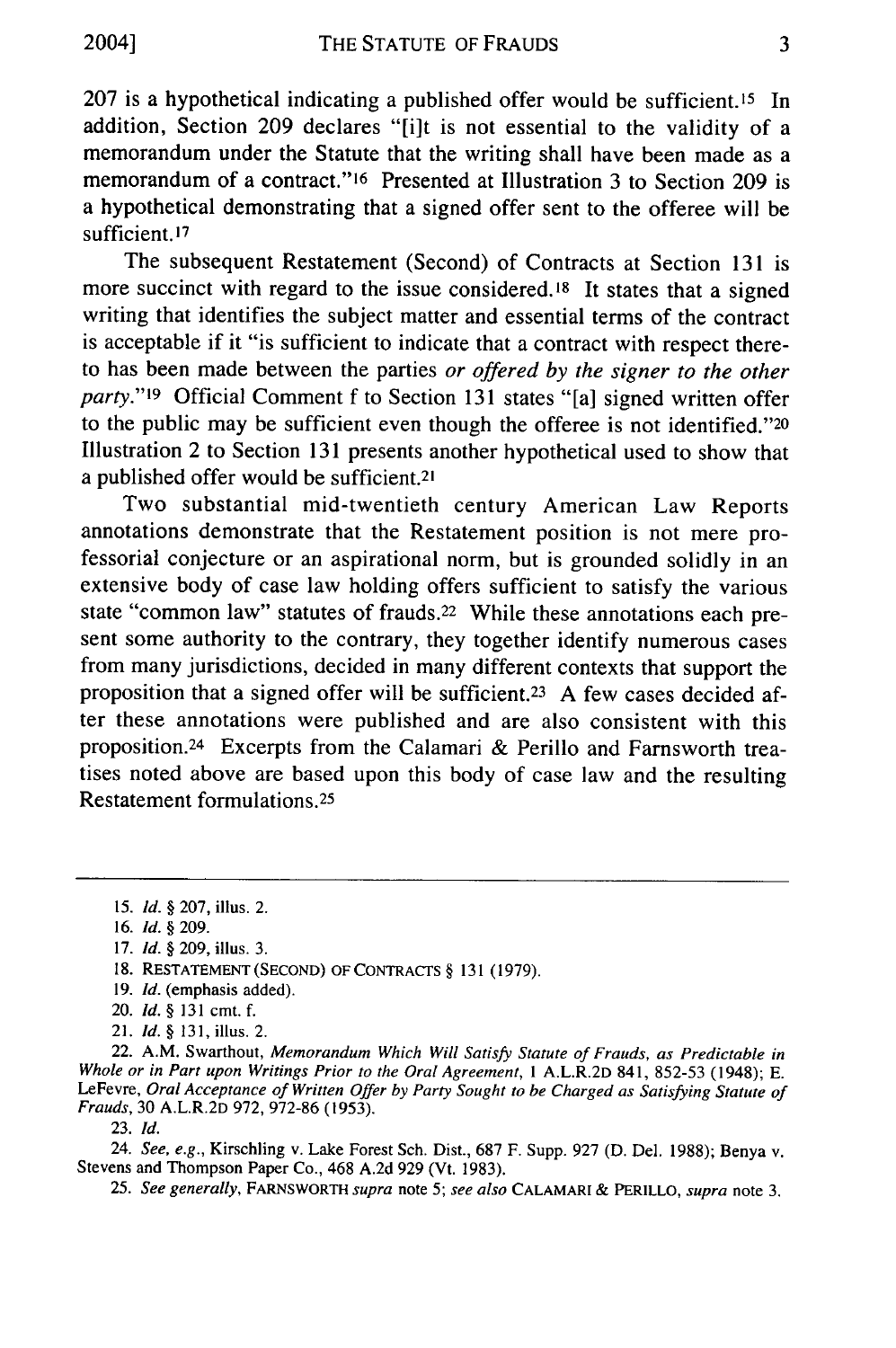What appears to have caused some confusion is that the drafters of the UCC in formulating Section 2-201 significantly departed from the general language of the various state statutes of frauds when they adopted a statute of frauds requirement for sale of goods transactions over \$500 in amount of a "writing sufficient to indicate that a contract for sale has been made."26 The most literal and straightforward reading of this provision gives a clear negative answer to the question considered in this article since this existence of an offer, no matter how well established by written evidence, does not necessarily mean that "a contract for sale has been made" since that offer may have been rejected or otherwise terminated before being accepted. Formation of a contract generally requires the acceptance of an offer, as well as the satisfaction of any applicable mutual assent or consideration requirements, or at least foreseeable reliance upon the offer under a promissory estoppel contract formation theory, none of which could be ascertained from the text of the offer alone. Therefore, UCC Section 2-201 by its requirements appears to preempt the prior common law practice of accepting a signed offer as sufficient. Instead, it apparently imposes the more stringent evidentiary requirement of a signed writing that evidences all elements of contract formation, or at least evidence of an acceptance as well as an offer. Most courts that have considered the status of signed offers under UCC Section 2-201 have followed the lead of the earliest appellate case to address this question, and without engaging in extended discussion have also read the "a contract for sale has been made" phrase literally to hold those offers to not be sufficient.<sup>27</sup> The Murray, White & Summers, and second part of the Farnsworth treatise excerpts are based primarily upon this UCC Section 2-201 case law.<sup>28</sup>

Only one case, *Ore & Chemical Corporation v. Howard Butcher Trading Corporation,29* departs from this now-entrenched literal interpretation of UCC Section 2-201 to find that a signed offer is sufficient.<sup>30</sup> In

<sup>26.</sup> U.C.C. § 2-201 (2000).

<sup>27.</sup> *See, e.g.,* Arcuri v. Weiss, 184 A.2d 24, 26 (Pa. Super. Ct. 1962) (stating, "[slince this is the first appellate decision touching upon this [status of offers under UCC Section 2-20 1] question we feel some comment is needed. [T]his section does require some writing which indicates THAT A CONTRACT FOR SALE HAS BEEN MADE.") (emphasis in original). *See also* Barak Int'l Corp. v. Mast Indus. Inc., 535 N.E.2d 633, 638 (N.Y. 1989); Micromedia v. Automated Broad. Controls, 799 F.2d 230, 234 (5th Cir. 1986); Howard Constr. Co. v. Jeff-Cole Quarries, Inc., 669 S.W.2d 221, 227 (Mo. App. 1983); Martco Inc. v. Doran Chevrolet, Inc., 632 S.W.2d 927, 928 (Tex. App. 1982); Oakley v. Little, 272 S.E.2d 370 (N.C. Ct. App. 1980); Barber v. McNamara-Vivant Contracting Co., 293 N.W.2d 351, 355 (Minn. 1979); Maderas Tropicales v. S. Crate & Veneer Co., 588 F.2d 971, 973-74 (5th Cir. 1979).

<sup>28.</sup> *See generally* MURRAY, *supra* note 1; FARNSWORTH, *supra* note 5; WHITE & SUMMERS, *supra* note 9.

<sup>29. 455</sup> F. Supp. 1150 (E.D. Pa. 1978).

<sup>30.</sup> *Ore,* 455 F. Supp. at 1151-52.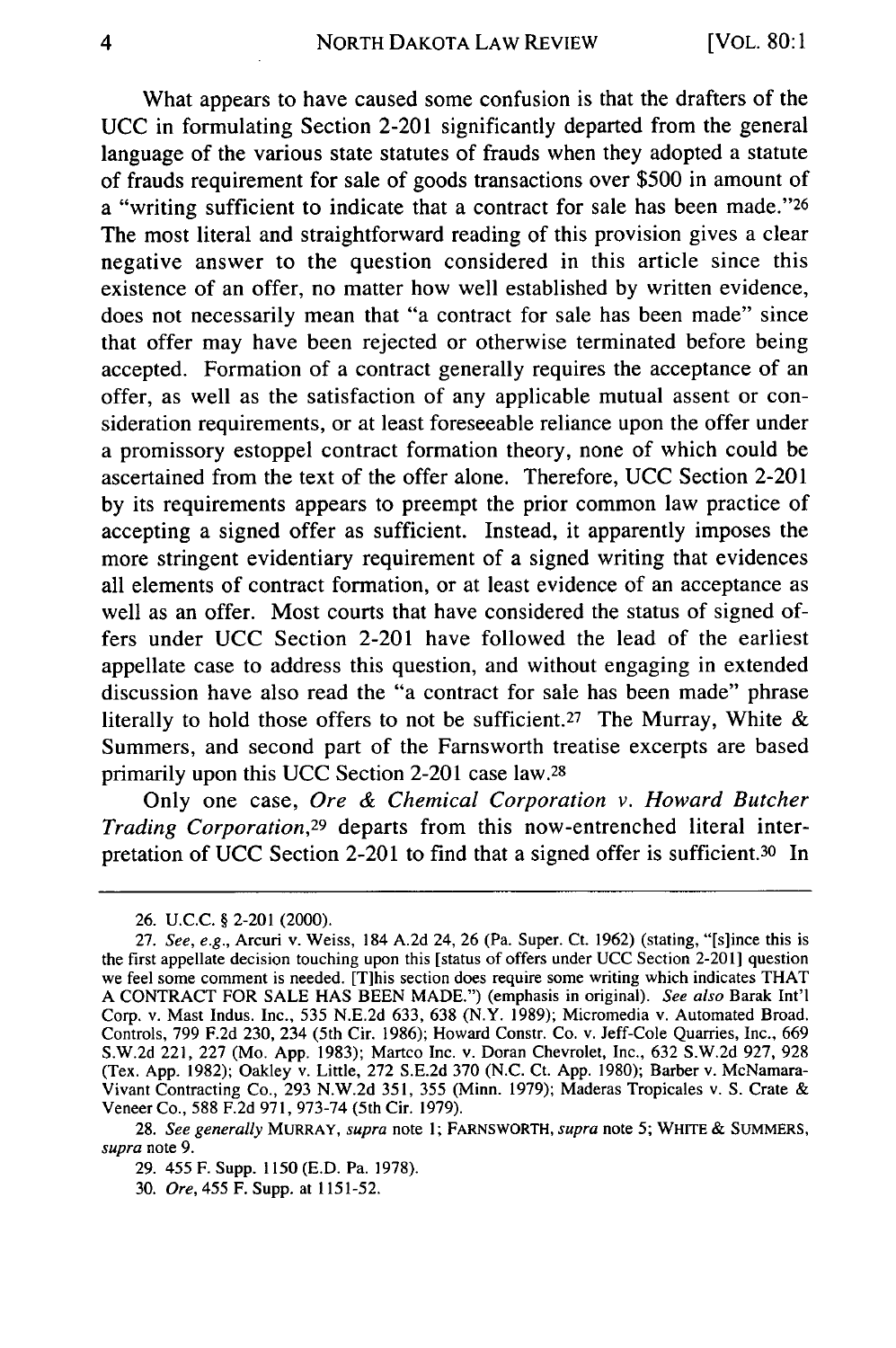Ore, Judge Huyett disagreed strenuously with prior interpretations of the statute's writing requirement.<sup>31</sup> He stated:

Some [UCC Section 2-201] cases have emphasized the language "has been made" and held writings ineffective because they were "future oriented" **. .** . [citations omitted] ... However, an examination of those cases reveals that the writings involved were not offers but merely tokens of negotiations, one step further back in the bargaining process. Keeping the purpose of the Statute of Frauds in mind, we think the words "has been made" refer to the evidentiary value of the writing and not to the situation that is, whether a contract had been formed at the time the writing was signed. The official comment is enlightening, "[a]ll that is required is that the writing afford a basis for believing that the offered oral evidence rests on a real transaction." We do not believe that the drafters intended to reject the rule applicable in pre-code cases and render impermissible the use of a written offer as a memorandum once that offer has been accepted. Any other conclusion leads to an absurd result.<sup>32</sup>

Judge Huyett's quotation makes two points. First, it claimed that at least some of the earlier UCC Section 2-201 cases that have held offers to be insufficient can be distinguished on the basis that the "offers" there considered were too tentative and preliminary to truly constitute offers.<sup>33</sup> This may be true for some or all of these particular cases, but it does not address the main question here considered: what about signed offers? More importantly, the argument was advanced by Judge Huyett that the UCC drafters did not intend to preclude the long-established common law principle that signed offers are sufficient to satisfy the statute of frauds, and that the Section 2-201 provision that the writing be sufficient to indicate that a contract "has been made" should therefore be interpreted only to require the writing to verify one aspect of a contract formation process, the making of the offer, and not necessarily to also verify that the offer had been accepted. 34 In the view of this court, to interpret UCC Section 2-201 to impose a more stringent writing requirement than that applied under the "common law" statutes of frauds and thereby find signed offers to be insufficient would be "an absurd result."<sup>35</sup>

<sup>31.</sup> *ld.* at 1153.

<sup>32.</sup> *Id.* at 1153-54.

<sup>33.</sup> *Id.*

<sup>34.</sup> *Id.* at 1150.

<sup>35.</sup> *Id.* at 1153-54.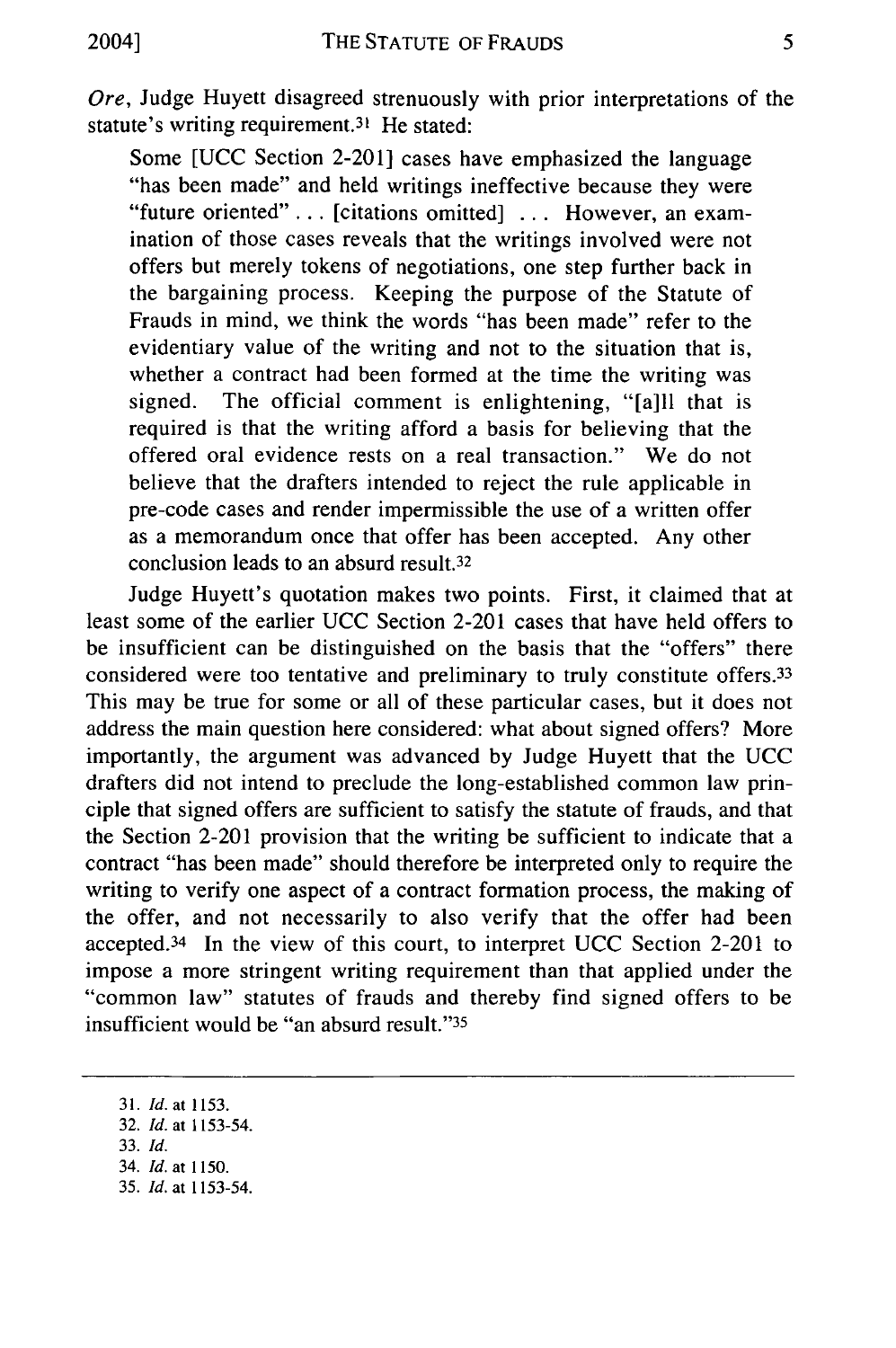Judge Huyett has a good point, although it is not as well articulated as it might have been. The UCC was intended to be "liberally construed to promote its underlying purposes and policies,"<sup>36</sup> one of which is "to simplify...the law governing commercial transactions." $37$  I am not aware of any evidence that the drafters of the UCC intended to impose a more stringent statute of frauds requirement, and at least one knowledgeable commentator has claimed that their intention with regard to the statute of frauds was in fact "to relax the requirements of the statute."38 The Official Comment to Section 2-201, quoted by Judge Huyett, while not explicit concerning the statutory objectives and their relation to the prior jurisprudence does suggest intent to relax rather than increase the burden of compliance with the statute of frauds.<sup>39</sup> If this was in fact the drafters' intent, the literal reading of UCC Section 2-201 that has been widely accepted and which mandates that signed offers are insufficient, while not in my opinion an "absurd result" given the obvious textual support for this reading and given the increased protection it would provide offerors from false allegations of contracts formed through acceptance of such offers, might nevertheless be an inferior result compared to what could be achieved through a somewhat more strained but not indefensible reading of the language that better achieved the drafters' desired objectives. However, Judge Huyett to this end argues rather unconvincingly that the "has been made" phrase does not relate to whether a contract was formed, but only to the evidentiary value of the writing, which unfortunately is a more tortured reading of this phrase than the words will reasonably bear.<sup>40</sup>

A more fruitful approach to an alternative interpretation of Section 2- 201 might be to consider what it means to "indicate" something. There is linguistic room here for one to reasonably argue that when Section 2-201 states that the writing must only be sufficient to "indicate" that a contract has been made, in a context where it is quite clear from the rest of the statute that the writing need not set out completely or even correctly the

*40. Id.* at 1153.

<sup>36.</sup> U.C.C. § 1-102 (2000).

<sup>37.</sup> *Id.* § 1-102(2)(a).

<sup>38.</sup> FARNSWORTH, supra note **5,** at 396.

<sup>39.</sup> Ore & Chemical Corp. v. Howard Butcher Trading Corp., 455 F. Supp 1150, 1153-54. For example, Official Comment 1 quoted by Judge Huyett states that only the writing "afford a basis" for believing that a real transaction has occurred is required, rather than requiring that the writing demonstrate this fact conclusively. *Id.* Similarly, this Comment later summarizes the sufficiency requirements by stating in part only that the writing must evidence a contract, as opposed to demonstrating this fact conclusively. *Id.* A merely suggestive rather than a comprehensive and definitive signed writing may be all that the UCC drafters intended to require, as is consistent with the prior common law position. *Id.*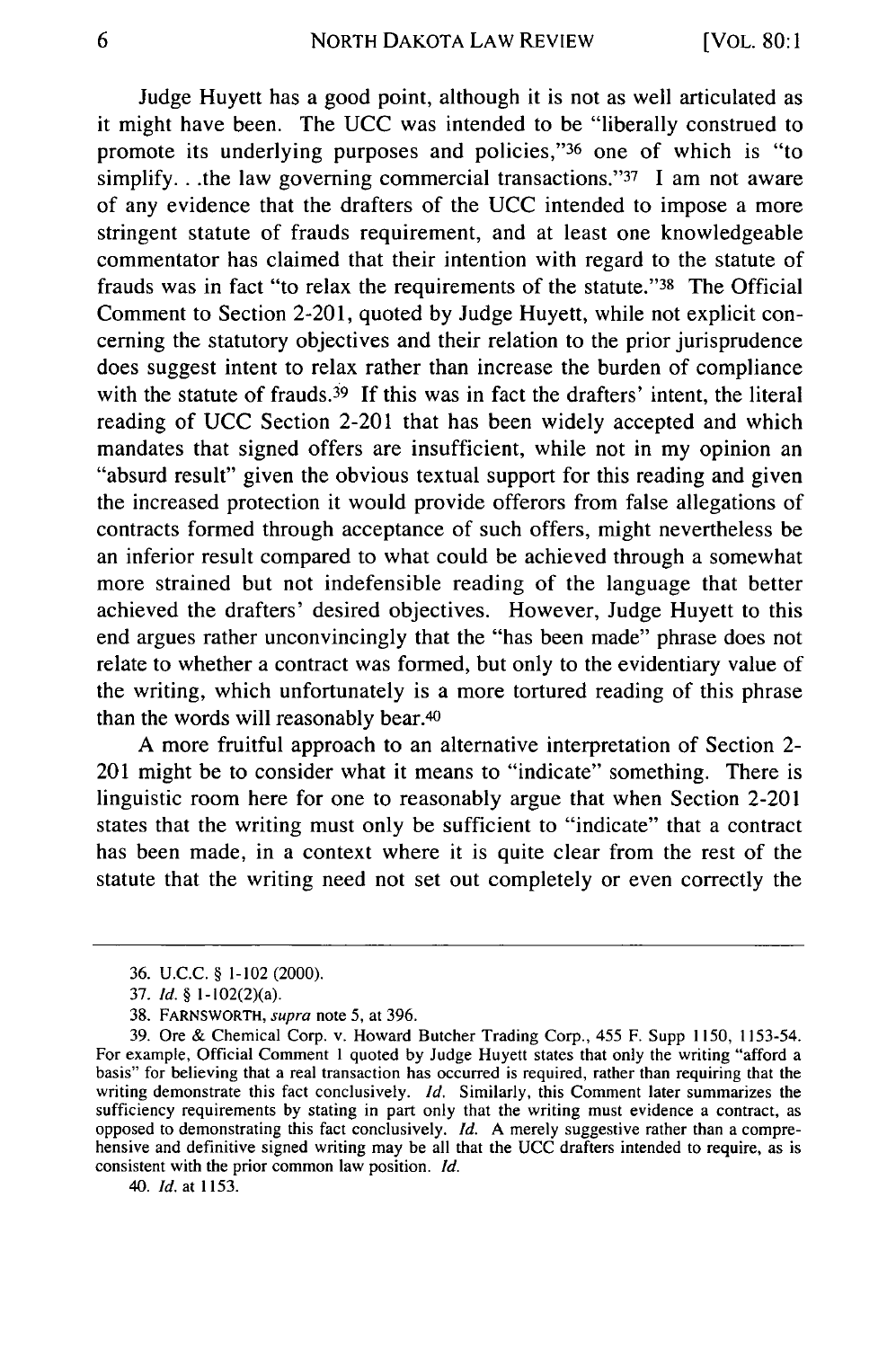terms of the contract.41 Given that the statute of frauds inquiry was never intended to be definitive as to the existence of a contract because even a written and signed contract may be a forgery, a signed offer should be regarded as sufficient to satisfy the statute.42 A signed offer does in fact serve as such an "indicator" of the existence of a contract that screens out some false allegations, even though it does not prove or even indicate—and thus leaves open to some doubt-the existence of the other necessary contract formation elements, such as acceptance or foreseeable reliance. To merely "indicate" the existence of a contract it is not necessary to "fully specify" or "prove" its existence; indicators necessarily abstract from the full complexity of the circumstances they relate to and are generally recognized as helpful but not completely reliable.<sup>43</sup> This interpretation of Section 2-201 does get to Judge Huyett's preferred result, which I also favor, but does so in a much more satisfactory and defensible fashion.

Viewing the problem here in more general terms, what I perceive as having taken place in the opinions interpreting Section 2-201 is a typically "path-dependent" process of the accumulation of precedents into a line of authority that is in my opinion, as well as in Judge Huyett's view, inferior to what might have resulted had the first steps been taken down a very different interpretive path, but which now has some precedential force and inertia, and consequently will be difficult to reverse. The earliest relevant UCC Section 2-201 opinions that considered the status of signed offers focused only upon the most literal reading of the statutory "contract for sale has been made" phrase, and apparently did not seriously consider either the more expansive character of the prior common law in this area, or the probable intent of the UCC drafters with regard to retaining or even advancing the liberality of that common law authority.<sup>44</sup> If one reads Section

[Elven if the plaintiff produces a writing... overwhelmingly "indicative" of a contract, the defendant may still deny and prove there was no contract. For the main theory of the writing sufficient under  $\S$  2-201(1) is not that it conclusively proves the existence of a contract but that it affords the trier of fact something reliable to go on in addition to the mere oral testimony of the plaintiff.. .The spirit of [Karl Llewellyn and the UCC Official Comments] seems to be that "sufficient to indicate" is roughly equivalent to "more probable than not" rather than "no doubt."

*Id.* at 83-84.

"The writers do recognize, however, that the courts have interpreted this requirement to hold mere offers to be insufficient." *Id.* at 84-85.

44. FARNSWORTH, *supra* note 5, at 396.

<sup>41.</sup> U.C.C. § 2-201 (2000).

<sup>42.</sup> *Id.*

<sup>43.</sup> WHITE & SUMMERS, *supra* note **9,** §§ 2-4 at 83. In their UCC treatise, White & Summers lend support to the argument for an expansive view of what writings will satisfy the "indicate" requirement of UCC section 2-201. *Id.*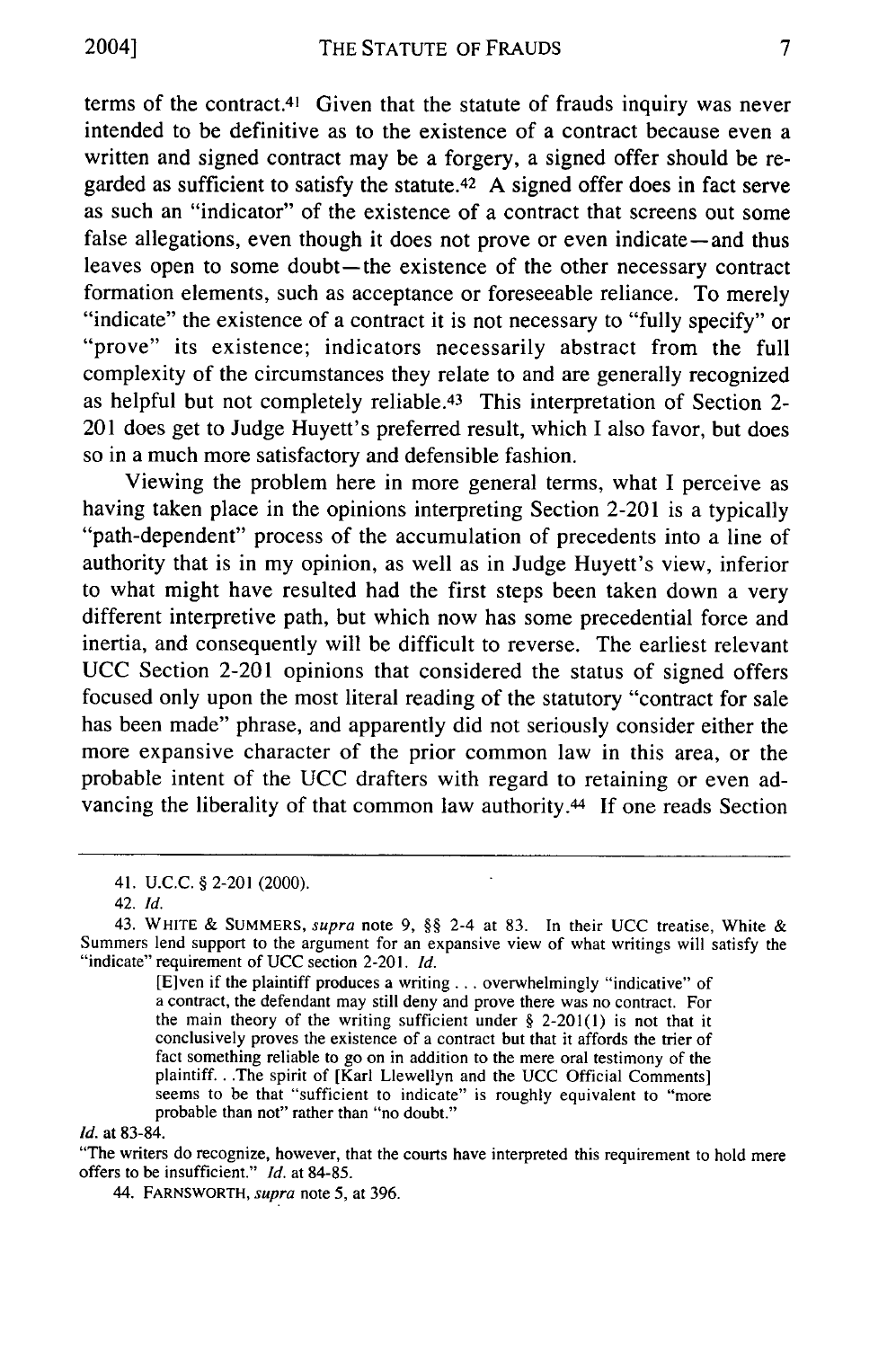2-201 in isolation from those complicating contextual factors the most straightforward and reasonable interpretation of that phrase is obviously that signed offers are not sufficient. 45 Later cases then followed these early precedents without meaningfully revisiting and applying principles of statutory interpretation to this question. The one opinion that did take issue with this conclusion (the  $Ore$  opinion discussed above) unfortunately based its argument on a very strained interpretation of the "has been made" phrase, failed to adequately ground this interpretation in a convincing exposition of the pre-UCC common law and the probable intent of the UCC drafters, and has subsequently and perhaps partially as a result been ignored by later courts.<sup>46</sup>

## III. CONCLUSION

The claims made by Calamari & Perillo<sup>47</sup> and Farnsworth<sup>48</sup> in their treatises, as to signed offers being sufficient for statute of frauds purposes, are correct in regards to the great weight of the case law interpreting the general "common law" state statutes of frauds. 49 With regards to UCC Section 2-201, however, the courts with only one exception have embraced the position taken by Murray<sup>50</sup> and White & Summers<sup>51</sup> in their treatises that signed offers are not sufficient to satisfy the statute. All of these treatise writers should make this distinction between the "common law" and the UCC-based statute of frauds jurisprudence more clear in their subsequent editions.

In my opinion, given the large body of common law authority heavily in support of allowing signed offers to satisfy the "common law" statute of frauds requirements, and given the general stance taken by the UCC drafters to relax common law technical requirements and formalities, the courts should be more reluctant than they have been to interpret Section 2-201 to hold signed offers insufficient, especially since they do have a (barely) adequate textual basis to hold those offers sufficient as being the necessary "indicators" of the existence of a contract that do serve to differentiate meaningfully the situation from the pure oral agreement situation where the statute of frauds protections are essential. I do hope that the next court that

<sup>45.</sup> U.C.C. § 2-201 (2000).

<sup>46.</sup> Ore & Chemical Corp. v. Howard Butcher Trading Corp., 455 F. Supp. **1150,** 1153-54 (E. D. Pa. 1978).

<sup>47.</sup> CALAMARI & PERILLO, *supra* note 3, at 754 n.2.

<sup>48.</sup> FARNSWORTH, *supra* note 5, at 395-96.

<sup>49.</sup> Swarthout, *supra* note 22, at 852-53; LeFevre, *supra* note 22, at 972-86.

<sup>50.</sup> MURRAY, *supra* note 1, at 378.

<sup>51.</sup> WHITE & SUMMERS, *supra* note 9, at **80.**